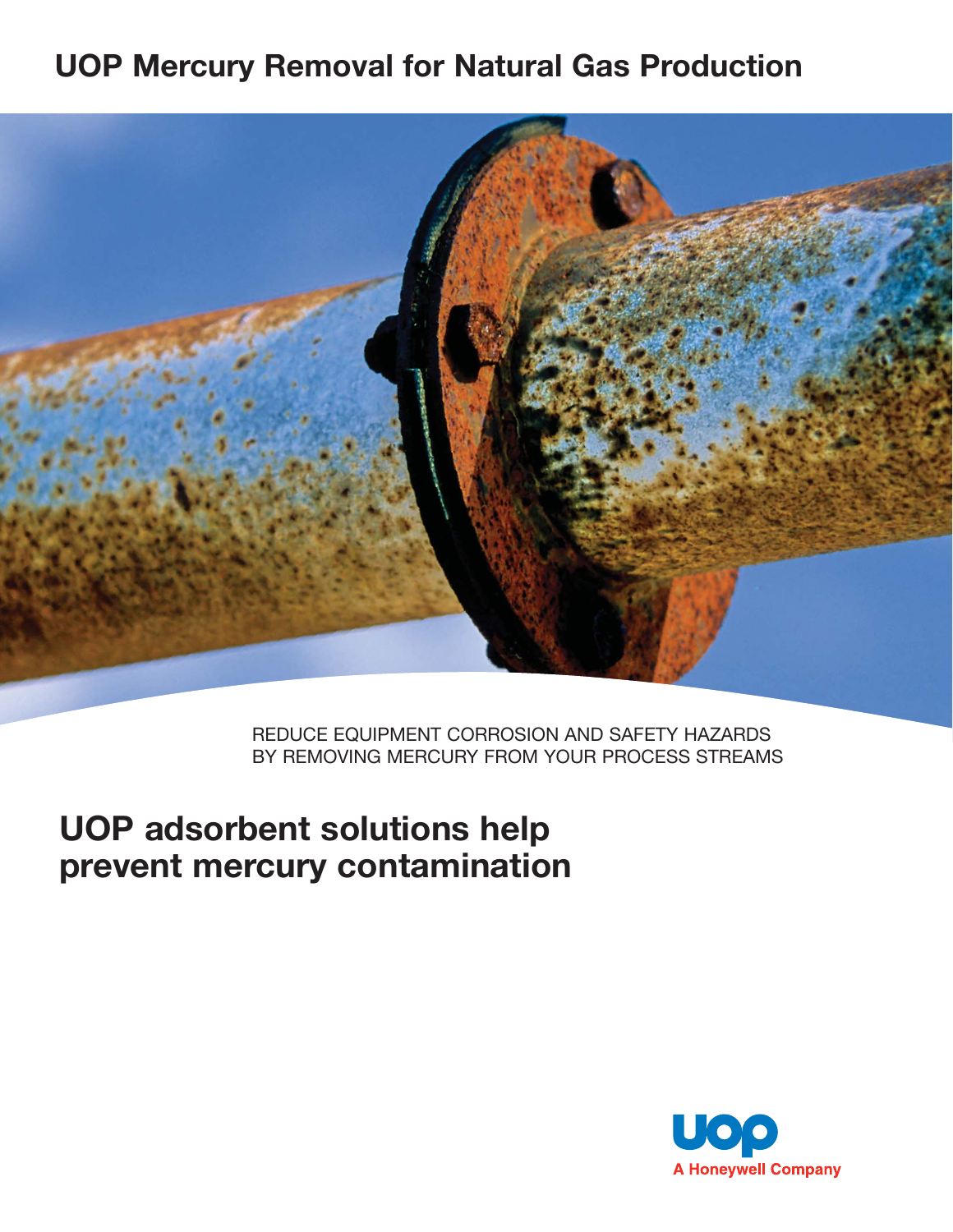

**Mercury, when present in gas processing facilities, can be a primary cause of corrosion, equipment failure and downstream catalyst deactivation.** For more than 60 years UOP has continuously been a pioneer in the adsorbent industry, from inventing the first commercially produced synthetic zeolites, to developing a range of innovative, copper-promoted alumina products. Today we offer a broad platform of regenerable and non-regenerable adsorbents capable of removing mercury down to part per trillion levels to help ensure employee safety and the long-term operation of your facility's equipment.

## Even low levels of mercury found in natural gas pose a threat to the structural integrity of your equipment



### **The problem with mercury**

Mercury occurs naturally and is present in many of the world's natural gas fields. Concentrations have increased from single digit part-per-billion levels in localized areas of the world, to thousands of parts-per-billion in many of the world's gas reservoirs.

The brazed aluminum heat exchangers commonly found in Liquefied Natural Gas (LNG) plants, cryogenic hydrocarbon recovery plants and petrochemical plants are particularly susceptible to liquid-metal embrittlement (LME) caused by mercury. LME is a corrosive attack that can cause crack initiation and propagation within equipment. Over the past several decades, LME has been responsible for a number of failures of brazed aluminum heat exchangers, resulting in unscheduled plant shutdowns, costly repairs and even fires.

Additional consequences of mercury include:

• Mercury is mobile and will adsorb onto pipeline surfaces and other equipment; It can then desorb back into gas streams, contaminating the product for transportation

- Mercury in petrochemical plants can deactivate downstream catalysts
- Mercury can concentrate and drop out as liquid in colder sections of the plant, making subsequent maintenance difficult

### **UOP mercury removal technologies**

With the advent of better analytical techniques, it is possible to measure and remove low levels of mercury before it threatens pipeline assets, gas plant equipment and the environment. UOP offers effective fixed-bed solutions for removing mercury from natural gas and hydrocarbon liquids:

- UOP GB copper-based adsorbents
- UOP HgSIV<sup>™</sup> molecular sieve regenerative adsorbents

As the gas or liquid flows through the fixed bed, mercury is retained by the adsorbent and remains in the vessel, resulting in effluent gas or liquid hydrocarbon that has mercury levels within typical industry targets.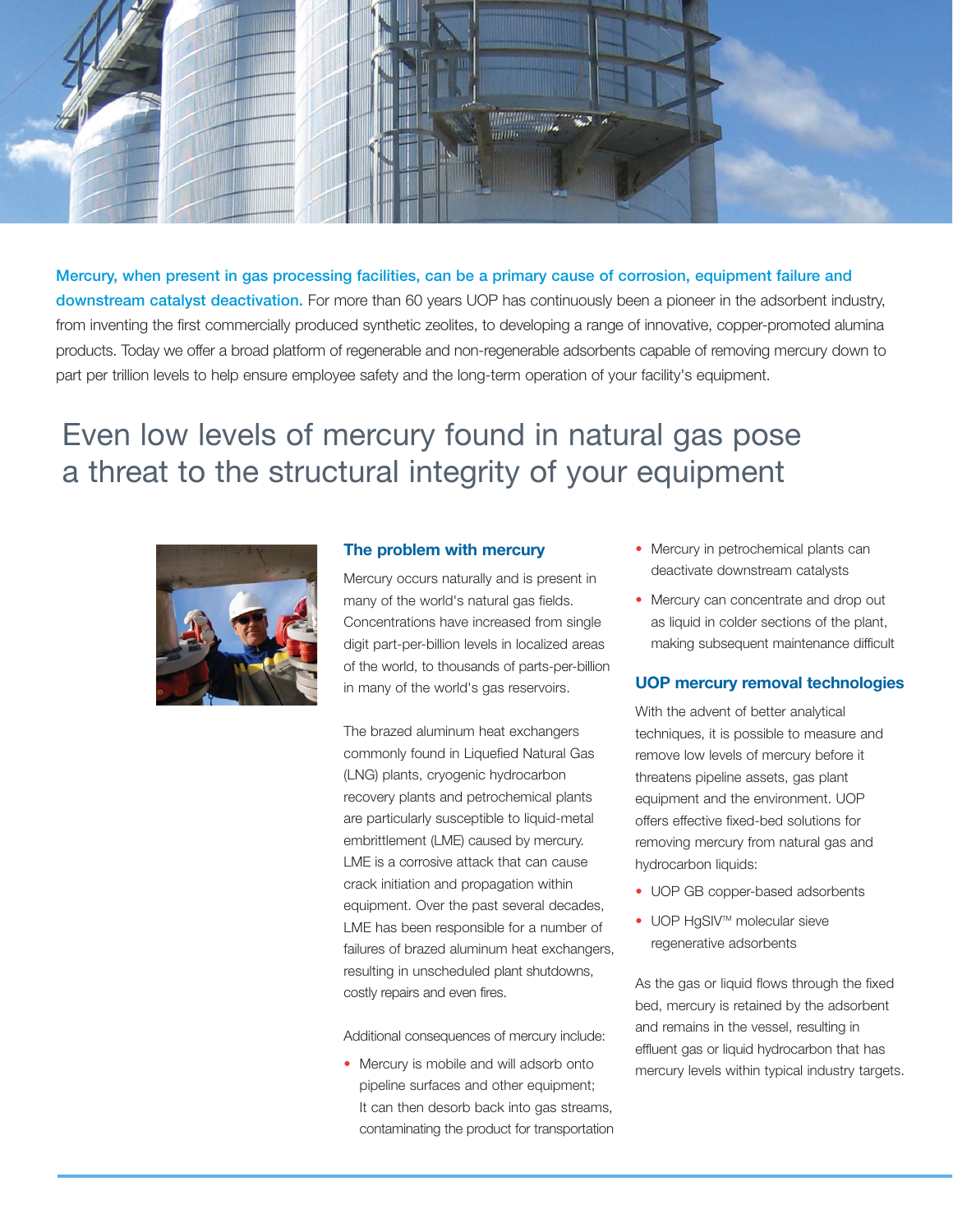UOP GB adsorbents are the most versatile non-regenerative mercury removal adsorbents available today. They are operationally flexible, as they can be used to process gas that is at or close to its dew point in a variety of process locations.

Gas and liquid streams containing thousands of micrograms or part-per-billion levels of mercury are successfully treated to extremely low effluent levels using GB adsorbents. These high capacity mercury adsorbents are engineered using a copperbased active component finely dispersed across a high pore volume substrate. This high capacity leads to infrequent change-outs and a longer lifespan, minimizing the cost of mercury removal over time. GB adsorbents can be supplied in their oxidized form or their sulfided form meaning that they can be pre-sulfided or sulfided in-situ.

### **Benefits of UOP GB adsorbents**

- Mercury is captured chemically and contained within the adsorbent
- GB technology is "fit and forget," requiring no special regeneration cycles or purge gas
- No operational utilities means more energy savings
- GB products have a high capacity for mercury, resulting in smaller vessels with a smaller footprint

## **UOP GB Adsorbents UOP HgSIV Adsorbents**

Modified with silver for mercury removal properties, molecular sieve-based HgSIV adsorbents perform both water and mercury removal. Since nearly all cryogenic plants use molecular sieve dehydrators, the mercury removal function can be easily added to the dehydrator performance by replacing some of the dehydration-grade molecular sieve with HgSIV adsorbent. Silver is distributed in the molecular sieve, where it is readily available to form an amalgam with the mercury, providing a rapid rate of mercury removal.

Mercury is adsorbed by HgSIV adsorbent during the dehydration step and, when heated to the normal dehydrator regeneration temperature, releases from the silver and leaves with the spent regeneration gas. Because the mercury removal sites are regenerated with a clean gas stream each cycle, the product is refreshed each cycle and retains a high rate of mercury removal. While HgSIV adsorbent offers a simple drop-in solution, the trade-off is that there will be mercury left in the regeneration gas from the spent regeneration gas separator.

### **Benefits of HgSIV adsorbents**

- There is no need for additional adsorption vessels
- The pressure drop commonly experienced when using non-regenerated mercury removal adsorbents is avoided
- There are no spent adsorbent disposal issues because mercury does not accumulate on the adsorbent

### Mercury treatment locations

Mercury can be removed during different stages of your process depending on several factors, including inlet gas composition and flow rate, inlet mercury levels, site environmental concerns and available capital budget.

### **Upstream of the amine and dryer units**

This is an ideal configuration for most natural gas plants. The benefit of this placement is that the mercury removal unit (MRU) protects the amine unit and dehydration vessels. Mercury is permanently bonded to the GB adsorbent and will not dissociate after being adsorbed, ensuring no plant contamination. Additional vessels and piping are required for this treatment location.